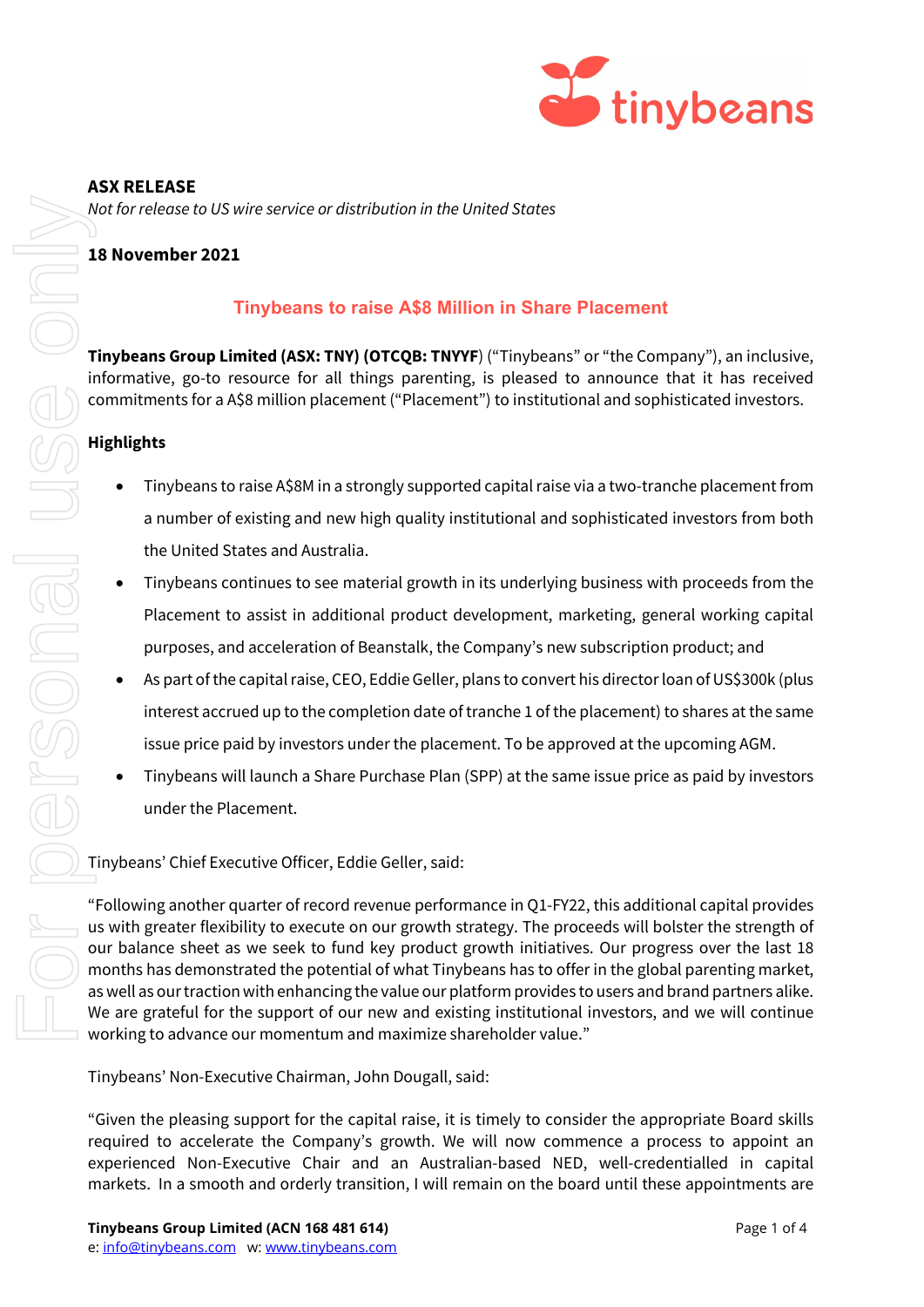

FOR PSONAL USE ONLY **Placement** and shares. Key details of the SPP are as follows:<br>
(a) Each eligible Australian and M<br>
Company's register of shareh<br>
have the opportunity to purcl<br>
shares in the Company at ar

completed in 2022. The business is performing well, and we look forward to the continuing execution of our growth strategy."

In total, the Company has raised A\$8 million via a two-tranche share placement to institutional, professional and sophisticated investors. The Placement was managed by Bell Potter Securities.

The Placement will be undertaken in two tranches:

- (a) the issue of 11,568,000 shares at an issue price of 60 cents per share to raise approximately A\$6.9 million (before costs), utilising the Company's existing capacity with 6,938,988 shares to be issued under ASX Listing Rule 7.1 and 4,629,012 shares to be issued under Listing Rule 7.1A;
- (b) the issue of 1,765,334 shares at an issue price of 60 cents per share to raise approximately A\$1.1 million (before costs), subject to shareholder approval at the upcoming AGM to be held in January 2022.

Settlement is expected to be on Thursday, 25 November 2021, with shares to be allotted on Friday, 26 November 2021. All shares issued under the Placement will rank equally with all existing ordinary

#### **Share Purchase Plan**

In addition, the Company will undertake a SPP offer to all existing, eligible Australian and New Zealand shareholders. The SPP will be conducted at the same issue price as the Placement offer price of 60 cents per share, which for the purposes of Listing Rule 7.2 (exception 5), represents a discount of 11.9% to the 5-day VWAP of \$0.6811 over the 5 trading days in the Company's shares on the ASX immediately prior to this announcement. The SPP is not underwritten and aims to raise approximately up to A\$500,000.

- (a) Each eligible Australian and New Zealand shareholder of the Company who is registered on the Company's register of shareholders on the Record Date (7.00pm (AEDT), 17 November 2021) will have the opportunity to purchase a minimum of \$1,000 and up to \$30,000 worth of new ordinary shares in the Company at an issue price of 60 cents per share (subject to discretionary scale back) (**SPP Shares**), without incurring brokerage or other transaction charges.
- (b) Eligible holders may subscribe for one of the following parcels: \$1,000, \$2,500, \$5,000, \$7,500, \$10,000, \$15,000, \$20,000, \$25,000 or \$30,000.
- (c) The SPP Shares will rank equally with all existing ordinary shares.
- (d) The Company, in its absolute discretion, may accept oversubscriptions above the targeted amount of A\$500,000 or may scale-back applications for SPP Shares.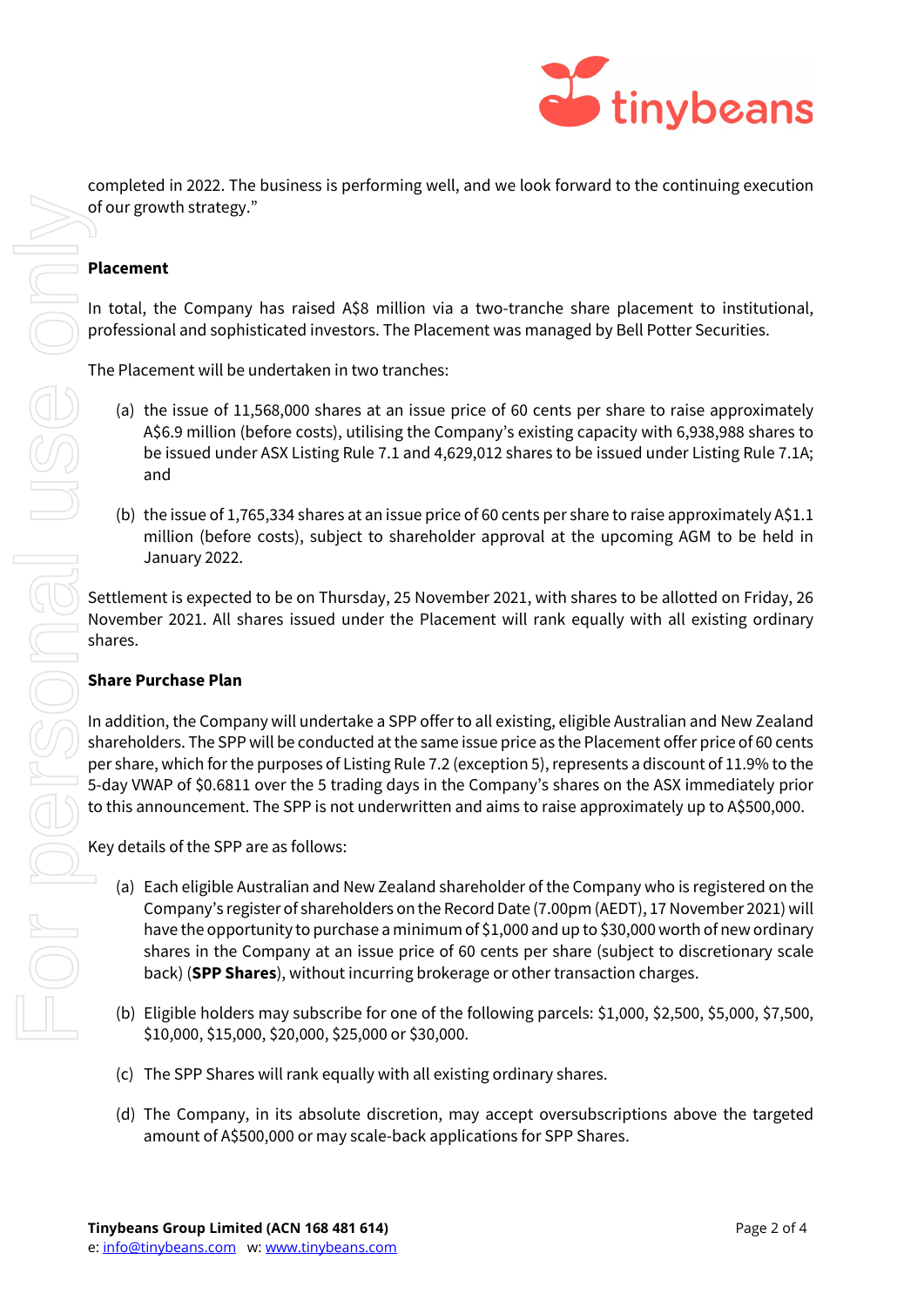- (e) The offers under the SPP are non-renounceable and non-transferable and, therefore, eligible shareholders cannot transfer their right to purchase SPP Shares to a third party.
- (f) The SPP Offer Booklet and accompanying application form are expected to be despatched on or around Monday, 22 November 2021, and a copy of which will be available on ASX.
- (g) The SPP is currently scheduled to close on Friday, 10 December 2021 however, the timetable is subject to change and therefore shareholders are encouraged to lodge their applications ahead of the advertised Closing Date.

# **Key dates for the Placement and SPP\***

| shareholders cannot transfer their right to purchase SPP Shares to a third party.                                                                                                                                                                                                                                                                                                                                                                                                                                                                                                      |                                                                                                                                                                                                  |  |
|----------------------------------------------------------------------------------------------------------------------------------------------------------------------------------------------------------------------------------------------------------------------------------------------------------------------------------------------------------------------------------------------------------------------------------------------------------------------------------------------------------------------------------------------------------------------------------------|--------------------------------------------------------------------------------------------------------------------------------------------------------------------------------------------------|--|
| The SPP Offer Booklet and accompanying application form are expected to be despatched or<br>(f)<br>or around Monday, 22 November 2021, and a copy of which will be available on ASX.                                                                                                                                                                                                                                                                                                                                                                                                   |                                                                                                                                                                                                  |  |
| of the advertised Closing Date.                                                                                                                                                                                                                                                                                                                                                                                                                                                                                                                                                        | (g) The SPP is currently scheduled to close on Friday, 10 December 2021 however, the timetable i<br>subject to change and therefore shareholders are encouraged to lodge their applications ahea |  |
| Key dates for the Placement and SPP*                                                                                                                                                                                                                                                                                                                                                                                                                                                                                                                                                   |                                                                                                                                                                                                  |  |
| <b>SPP Record Date</b>                                                                                                                                                                                                                                                                                                                                                                                                                                                                                                                                                                 | Wednesday, 17 November 2021                                                                                                                                                                      |  |
| Placement and SPP announced to ASX                                                                                                                                                                                                                                                                                                                                                                                                                                                                                                                                                     | Thursday, 18 November 2021                                                                                                                                                                       |  |
| Despatch of SPP Offer Booklet and SPP Opening Date                                                                                                                                                                                                                                                                                                                                                                                                                                                                                                                                     | Monday, 22 November 2021                                                                                                                                                                         |  |
| Allotment of Tranche 1 of Placement Shares                                                                                                                                                                                                                                                                                                                                                                                                                                                                                                                                             | Friday, 26 November 2021                                                                                                                                                                         |  |
| SPP Closing Date                                                                                                                                                                                                                                                                                                                                                                                                                                                                                                                                                                       | Friday, 10 December 2021                                                                                                                                                                         |  |
| <b>Issue of SPP Shares</b>                                                                                                                                                                                                                                                                                                                                                                                                                                                                                                                                                             | Friday, 17 December 2021                                                                                                                                                                         |  |
| Despatch of shareholding statements                                                                                                                                                                                                                                                                                                                                                                                                                                                                                                                                                    | Monday, 20 December 2021                                                                                                                                                                         |  |
| SPP Shares commence trading on ASX                                                                                                                                                                                                                                                                                                                                                                                                                                                                                                                                                     | Monday, 20 December 2021                                                                                                                                                                         |  |
| <b>AGM</b>                                                                                                                                                                                                                                                                                                                                                                                                                                                                                                                                                                             | Friday, 14 January 2022                                                                                                                                                                          |  |
| Allotment of Tranche 2 of Placement Shares                                                                                                                                                                                                                                                                                                                                                                                                                                                                                                                                             | Monday, 24 January 2022                                                                                                                                                                          |  |
| * Please note, the dates set out above are indicative only and are subject to change without notice. Any change in the timetabl<br>does not affect any rights or obligations you have as a result of accepting the SPP.                                                                                                                                                                                                                                                                                                                                                                |                                                                                                                                                                                                  |  |
| As a result of a decrease in the Company's Net Tangible Assets position as at June 30, 2021, the<br>Company (TNYYF) which trades on OTC Markets, has been changed from OTCQX to OTCQB.                                                                                                                                                                                                                                                                                                                                                                                                 |                                                                                                                                                                                                  |  |
| The announcement was approved for release by the TNY Board.                                                                                                                                                                                                                                                                                                                                                                                                                                                                                                                            |                                                                                                                                                                                                  |  |
| This announcement has been prepared for publication in Australia and may not be released to US wire services<br>or distributed in the United States. This announcement does not constitute an offer to sell, or a solicitation of ar<br>offer to buy, securities in the United States or any other jurisdiction. Any securities described in this<br>announcement have not been, and will not be, registered under the US Securities Act of 1933 and may not be<br>offered or sold in the United States except in transactions exempt from, or not subject to, the registration of the |                                                                                                                                                                                                  |  |

This announcement has been prepared for publication in Australia and may not be released to US wire services or distributed in the United States. This announcement does not constitute an offer to sell, or a solicitation of an offer to buy, securities in the United States or any other jurisdiction. Any securities described in this announcement have not been, and will not be, registered under the US Securities Act of 1933 and may not be US Securities Act and applicable US state securities laws.